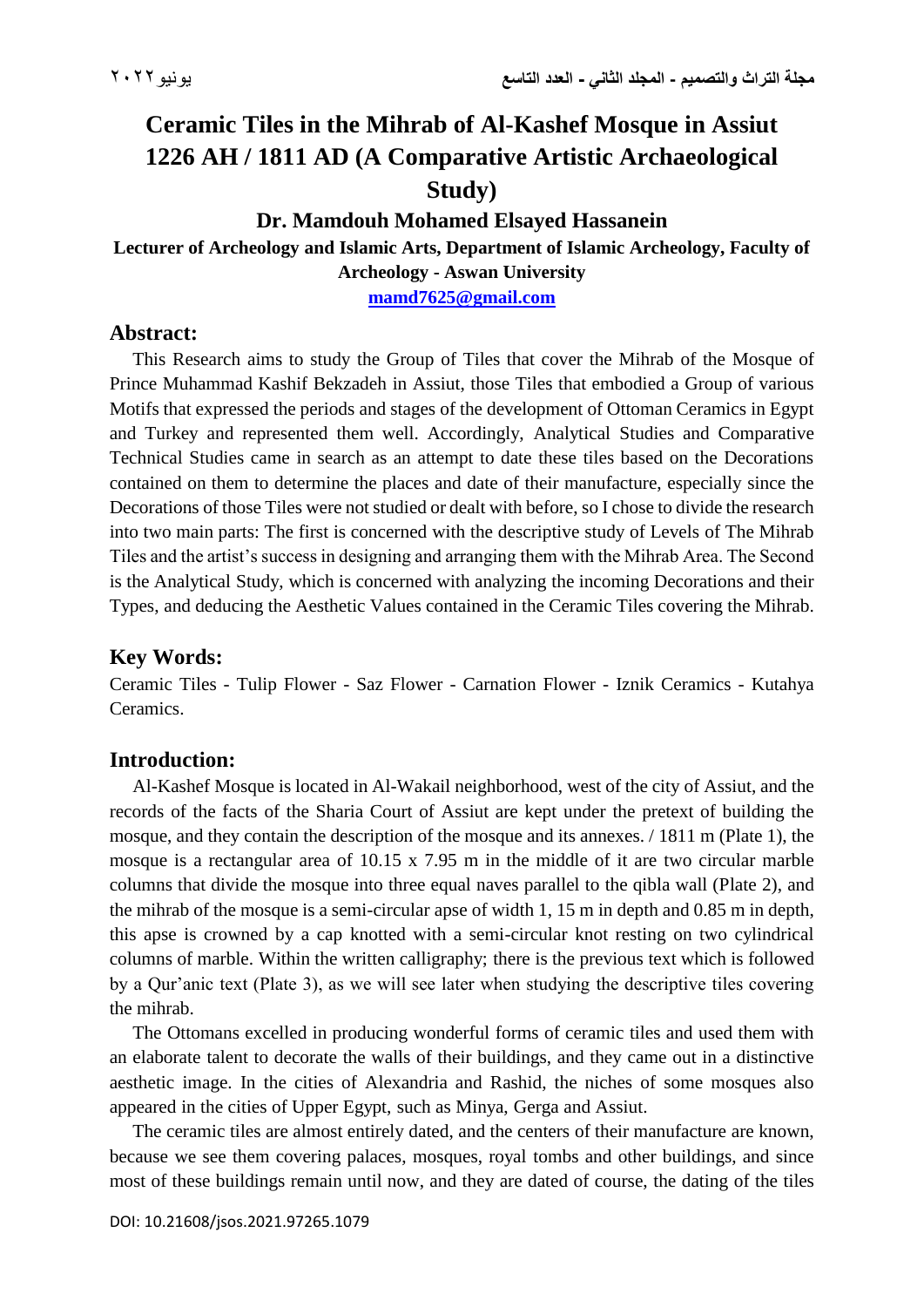that cover these buildings has become a matter in which there is no difference. It is disputed, and although this fact applies to the tiles that exist in many of the dated buildings, many of the ceramic tiles were moved from their original places to other places. – 12 AH / 17-18 AD, which made the date of the manufacture of some tiles is unspecified or uncertain, and the phenomenon of transferring ceramic tiles from old buildings to modern ones, usually resorted to by the builders or those in charge of constructing huge buildings that require cladding and decoration of their walls, large numbers of tiles and the inability of ceramic factories to meet their requirements.

 Despite the artistic prosperity witnessed by the Ottoman capital and its surrounding cities in Anatolia, the states' fortunes in arts were less prosperous, given the economic weakness of most of them and neglect of industries and arts after their transformation from independent states to dependent states, and this matter can apply to Egypt, in which the great difference appears between the arts of the Mameluke state and the arts of the Ottoman era, as it lost many of its wealth, and many of its makers and artists migrated to the Ottoman capital, which negatively affected the local arts, even if it did not eliminate them. Ibn Iyas mentioned that Sultan Selim the first deported skilled craftsmen and artists to Astana, where a group of masons, carpenters, blacksmiths, archers, tilers, turners, engineers and stone-workers about fifty crafts went to Istanbul.

 Also, with the transfer of the capital from Edirne to Istanbul in 856 AH / 1453 AD, it was obvious that craftsmen and potters moved to the city of Iznik, where kilns were built to manufacture ceramics to meet the needs of the royal palaces, and witnessed the reign of Suleiman the Magnificent in the year 926-973 AH / 1520-1566 AD. We can distinguish between three decorative styles and patterns that were common in that era of the history of Islamic art, which we extracted from drawings found on ceramics and tiles. I was inspired by the enchanting forest, and was influenced by the drawings of botanical stripes by adding long saz leaves and adding beautiful flowers, in order to create undulating and intertwining shapes. Carrying modified plant forms and the other transmitting flowers and leaves in their natural forms, two methods that both preserved the characteristics of the other without compromising the importance of one of them, and the city of Iznik preserved its importance as a center for the manufacture of pottery until its decline in the  $17<sup>th</sup>$  century AD.

 The Ottoman art was also influenced by many intellectual and ideological influences, represented in some ancient beliefs, as well as in the Sufi paths... The influence of some ancient beliefs that the Turks knew before their Islam appeared in some symbolic elements such as: clouds, lightning, and some other elements that lost their symbolism, but it did not lose its shape and the Turks' love for it, and just as the Sufi orders contributed to the establishment of the Ottoman Empire, it also contributed to the formation of Ottoman thought and art for a long time in terms of its contact with craftsmen, which led to the emergence of an influence of Sufi ideas on various arts, in addition to the extension of the time period that the Ottoman Empire lived through it (more than six centuries), in addition to the influences that came to Ottoman art as a result of the conquests, as well as the continuous patronage of the Turkish sultans for art and artists.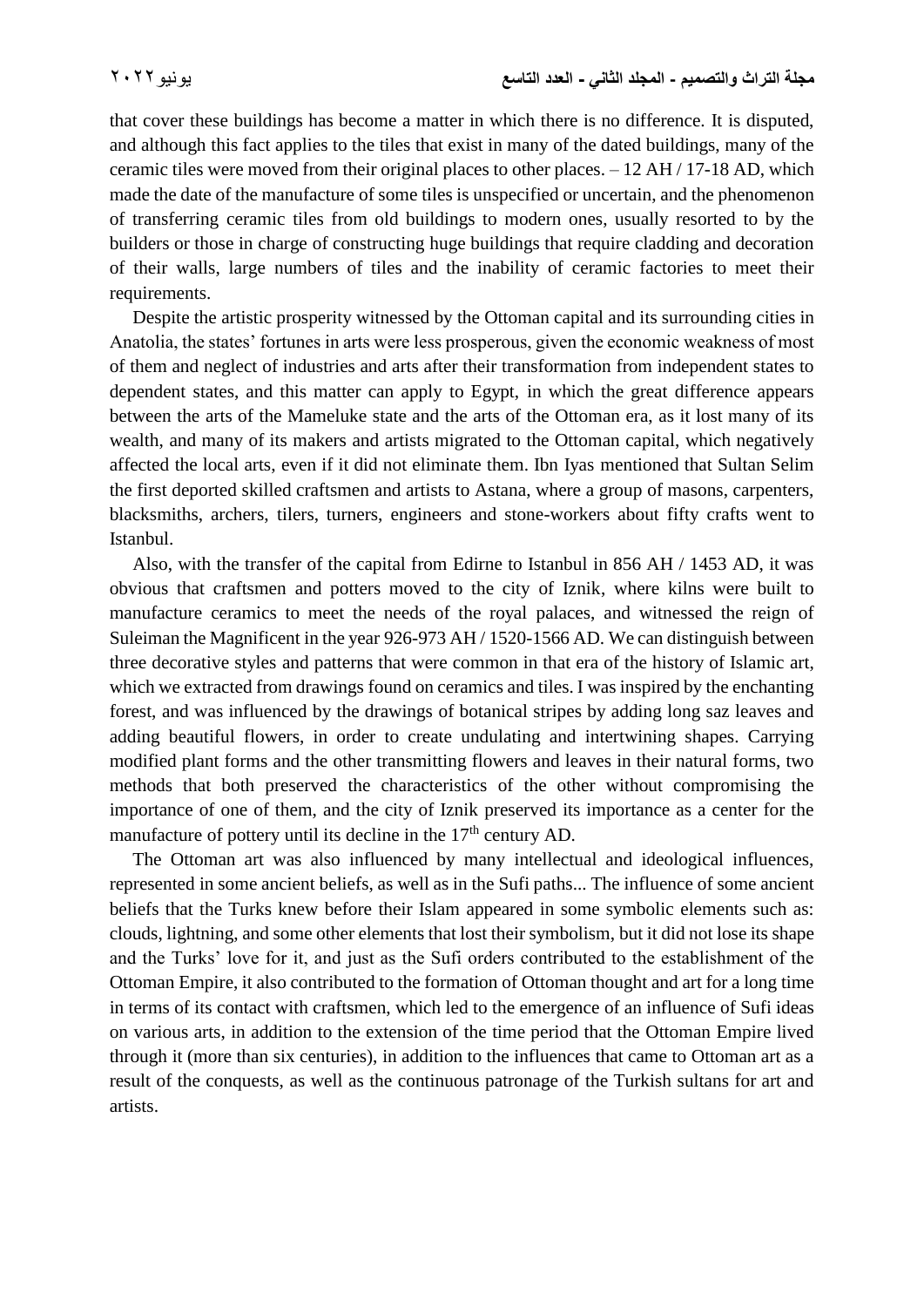## **Results:**

1 - The research conducted a comparative technical study of the ceramic coverings of the mihrab of Al-Kashef Mosque in Assiut, which dates back to the early 13<sup>th</sup> century AH / 19 AD, that was, the era of Muhammad Ali Pasha, and it is a new study for these tiles.

2 - The study was able to date the cascading ceramic tiles of the mosque's mihrab based on the decorations executed on them, the extent of their mastery and colors, and even the location of their manufacture according to the development of the Turkish tiles during the Ottoman era.

3 - The study made some comparisons with similar tiles found in mosques in Cairo and in Istanbul, other than those of Upper Egypt, as well as with some tiles kept in some international museums.

4 - The study confirmed the continuation of the artistic traditions of ceramic tiles in the  $18<sup>th</sup>$ century AD through the  $19<sup>th</sup>$  century AD in terms of the implementation of modified plant motifs, faded colors and others, affected by the current economic situation at that time.

5- The study also acknowledged that the reuse of ceramic tiles brought from previous buildings was not the result of the provinces of the Ottoman Empire, but rather found that characteristic in the Turkish cities themselves, as we saw before.

6 - The study also indicated that the similarity of the decorations between some mihrab tiles which may be characterized by poor manufacture and local manufacture - and the decorations of the Turkish tiles, their decorations came as imitation of the Turkish ceramics in Iznik, Kutahya and Istanbul.

7- The study also elicited the aesthetic values that the artist tried to use - to some extent - when designing and decorating the mihrab tiles from symmetry, and balance.

## **References:**

• aibn 'iias ('abu albarakat muhamad ti: 930 ha: badayie alzuhur fi waqayie alduhur , tahqiq muhamad mustafaa , altabeat althaaniat , aljuz' alkhamis , alqahirat 1961 ma.

• 'ahmad eisaa: albalatat alkhazafiat bijamie alsiynii bijirja , dirasat faniyat , manshur bahath fi kitab dirasat fi tarikh misr fi aleasr aleuthmanii , 'aemal alnadwat aleilmiat alati 'aqamatha hayyat fulbrayt bialqahirat , disambir 1996 ma.

• amal mansur: altaathirat al'iiraniat walsiyniat ealaa khazf 'iiznik alqarnayn 10-11 hi / 16 - 17 m , risalat dukturat , kuliyat aluathar jamieat alqahirat , 1994 ma.

• 'awqitay 'aslan aba: funun alturk waeamayirihim , tarjamat 'ahmad eisaa , markaz al'abhath liltaarikh walfunun althaqafat al'iislamiat , astanbul , 1987 mi.

• 'uwlia jilbi: siahat namatan , tahqiq eabd alwahaab eazaam wa'ahmad alsaeid sulayman , tarjamat muhamad eali eawni , dar alkutub walwathayiq alqawmiat , alqahirat , 2005 ma.

• 'iifa wilsun: alzakharif walrusum al'iislamiat , tarjamat amal miryud , dar qabis , bayrut , bidun tarikhi.

• husam hazaei: altuhaf alkhazafiat walmadafi' fi alqusur aleuthmaniat bimisr , dirasat 'athariat hadariat , dar alnahdat , altabeat al'uwlaa , alqahirat 2005 m.

• dimand mi. sa: alfunun al'iislamiat , tarjamat 'ahmad eisaa , altabeat althaalithat , alqahirat 1983 ma.

• rabie khalifata: funun alqahirat fi aleahd aleuthmanii , maktabat zahra' alsharq , altabeat althaalithat , 2004 mi.